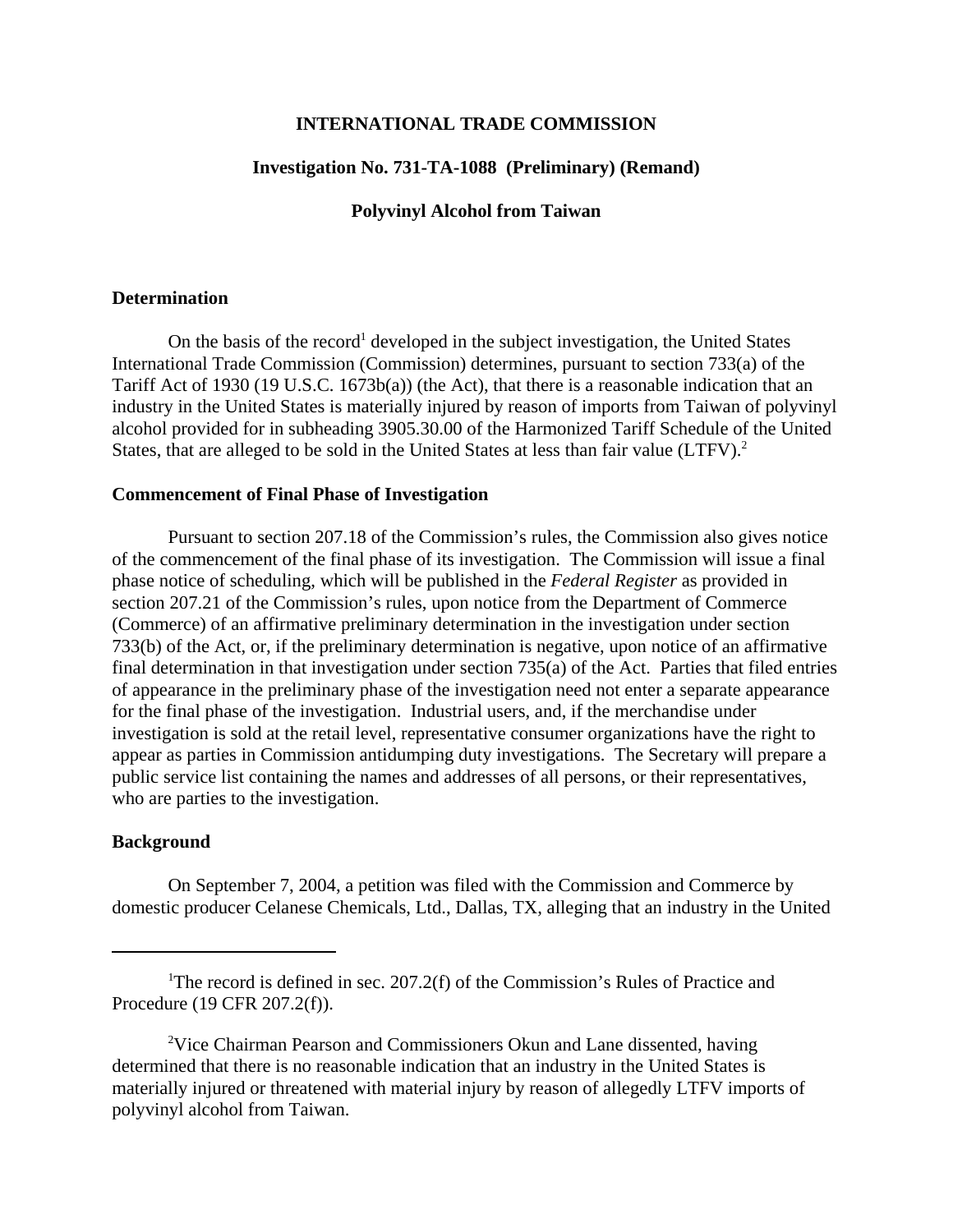States is materially injured and threatened with further material injury by reason of LTFV imports of polyvinyl alcohol from Taiwan. Accordingly, effective September 7, 2004, the Commission instituted antidumping duty investigation No. 731-TA-1088 (Preliminary).

Notice of the institution of the Commission's investigation and of a public conference to be held in connection therewith was given by posting copies of the notice in the Office of the Secretary, U.S. International Trade Commission, Washington, DC, and by publishing the notice in the *Federal Register* of September 15, 2004 (69 FR 55653). The conference was held in Washington, DC, on September 28, 2004, and all persons who requested the opportunity were permitted to appear in person or by counsel.

On October 24, 2004, the Commission determined by a vote of 3 to 2, that there was no reasonable indication that a U.S. industry was materially injured or threatened with material injury by reason of imports of PVA from Taiwan.<sup>3</sup> Notice of that determination was published on October 29, 2004. 69 Fed. Reg. 63177. The Commission transmitted its determination to the Secretary of Commerce on October 22, 2004. The Commission's views were contained in USITC Publication 3732 (October 2004), entitled *Polyvinyl Alcohol from Taiwan: Investigation No. 731-TA-1088 (Preliminary)*. Domestic producer/petitioner Celanese appealed the Commission's negative preliminary determination to the U.S. Court of International Trade ("CIT").

On January 29, 2007, the CIT remanded the determination to the Commission for further proceedings. *Celanese Chemicals, Ltd. v. United States*, Slip Op. 07-16, 29 ITRD 1985 (Ct. Int'l Trade 2007). On remand, the Commission determined, by a vote of 3 to 3, that there was a reasonable indication that a U.S. industry was materially injured by reason of imports of subject imports of PVA from Taiwan. Chairman Aranoff and Commissioners Williamson and Pinkert, who had commenced their service as Commissioners in the intervening time, voted in the affirmative. On remand, Vice Chairman Pearson and Commissioners Okun and Lane reaffirmed their negative preliminary determinations. *Polyvinyl Alcohol from Taiwan*: Investigation No. 731-TA-1088 (Preliminary) (Remand), USITC Publication 3920 (April 2007). The tie vote yielded an affirmative determination by operation of 19 U.S.C. § 1677(11).

On November 19, 2008, the CIT affirmed the Commission's affirmative preliminary determination on remand. *Celanese Chemicals Ltd. v. United States*, Slip Op. 08-125, 30 ITRD 2352 ("*Celanese II*"). On January 16, 2009, DuPont appealed to the U.S. Court of Appeals for the Federal Circuit ("Federal Circuit").

<sup>&</sup>lt;sup>3</sup>Commissioners Miller and Koplan dissented, having determined that there was a reasonable indication that an industry in the United States was materially injured by reason of allegedly LTFV imports of polyvinyl alcohol from Taiwan. Commissioner Hillman did not participate in the investigation.